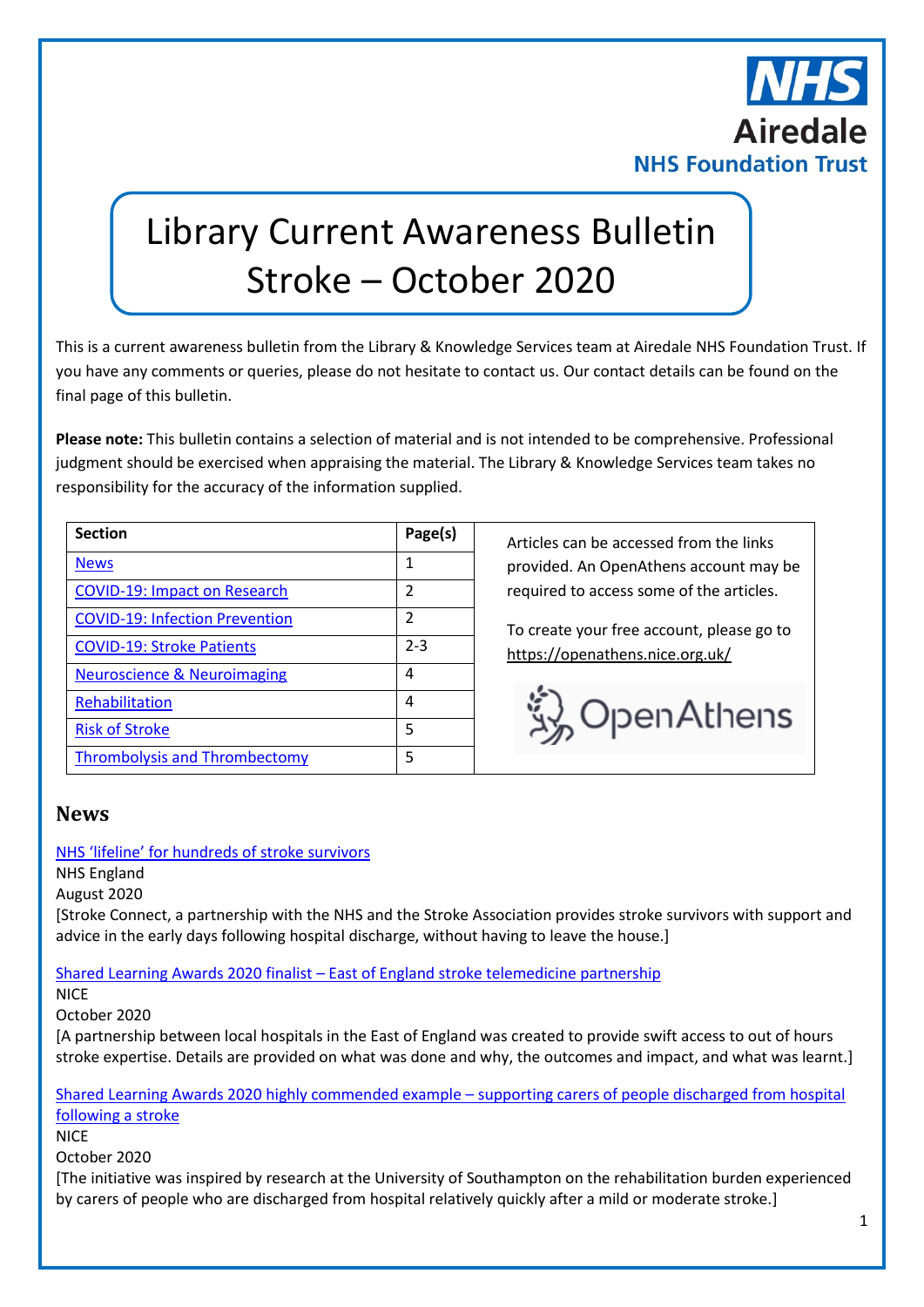### <span id="page-1-0"></span>**COVID-19: Impact on Research**

[Neuroendovascular clinical trials disruptions due to COVID-19. Potential future challenges and opportunities](https://jnis.bmj.com/content/12/9/831)

Rai, A. et al *Journal of Neurointerventional Surgery*, vol. 12(9) pp. 831-835 September 2020

[This study aimed to assess the impact of COVID-19 on neurovascular research and deal with the challenges imposed by the pandemic. A survey-based study focused on randomized controlled trials (RCTs) and single-arm studies for acute ischemic stroke and cerebral aneurysms was developed by a group of senior neurointerventionalists and sent to 101 institutions, identified through the clinical trials website (https://clinicaltrials.gov/), study sponsors, and physician investigators. The response rate was 64%.]

# <span id="page-1-1"></span>**COVID-19: Infection Prevention**

[Nosocomial spread of COVID-19: lessons learned from an audit on a stroke/neurology ward in a UK district general](https://www.rcpjournals.org/content/clinmedicine/20/5/e173)  [hospital](https://www.rcpjournals.org/content/clinmedicine/20/5/e173)

Jewkes, S.V. et al *Clinical Medicine*, vol. 20(5)

September 2020

[The authors describe the details of a COVID-19 outbreak in a 25-bedded Birmingham neurology/stroke ward in the early phase of the pandemic (March to May 2020). 21 of 133 admissions (16%) tested positive for COVID-19 and of those, eight (6% of all admissions to the ward) were determined to be nosocomial. Thus 38% (8/21) of COVID-19 infections were hospital-acquired. Ten of the patients that contracted COVID-19 died; of these three were hospitalacquired cases. Five of the 21 patients had negative swabs prior to receiving a positive test result. This study highlights the importance of appropriate use of personal protective equipment (PPE) with high-risk patients (including those with stroke and complex brain injury with tracheostomies) and the difficulties of COVID-19 management in a high-risk patient population.]

[Streamlined poststroke treatment order sets during the SARS-CoV-2 pandemic: Simplifying while not compromising](https://www.ncbi.nlm.nih.gov/pmc/articles/PMC7446994/)  [care](https://www.ncbi.nlm.nih.gov/pmc/articles/PMC7446994/)

Gioia, L.C. et al *Stroke*, vol. 51(10) pp. 3115-3118 October 2020

[A streamlined post-stroke treatment protocol was developed at a stroke centre in Montreal to limit frequency of patient encounters while maximising the yield of each encounter by grouping together different components of post-stroke care into single bedside visits.]

# <span id="page-1-2"></span>**COVID-19: Stroke Patients**

[Characteristics and outcomes in patients with COVID-19 and acute ischemic stroke: The global COVID-19 stroke](https://www.ncbi.nlm.nih.gov/pmc/articles/PMC7359900/)  [registry.](https://www.ncbi.nlm.nih.gov/pmc/articles/PMC7359900/)

Ntaios, G. et al *Stroke*, vol. 51(9) September 2020

[All consecutive patients hospitalised with laboratory-confirmed COVID-19 and acute ischemic stroke in 28 sites from 16 countries were pooled. To assess whether stroke severity and outcomes in patients with acute ischemic stroke are different between patients with COVID-19 and non-COVID-19, 1:1 propensity score matching analyses were performed of the COVID-19 patients with non-COVID-19 patients registered in the Acute Stroke Registry and Analysis of Lausanne Registry between 2003 and 2019.]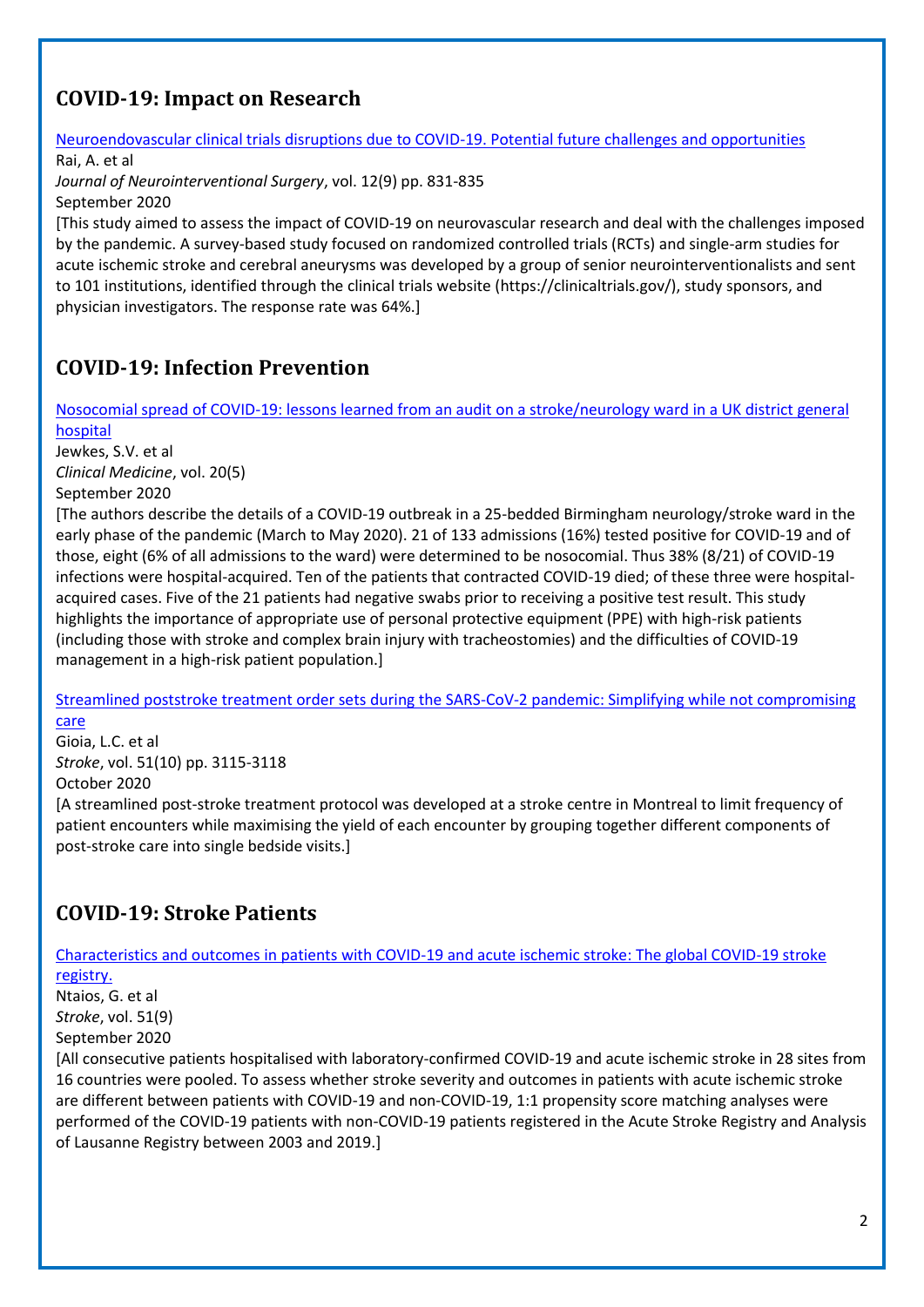[COVID-19 and ischemic stroke: a systematic review and meta-summary of the literature](https://link.springer.com/article/10.1007/s11239-020-02228-y)

Tan, Y-K. et al

*Journal of Thrombosis and Thrombolysis*, vol. 50(3) pp. 587-595 October 2020

[We performed a systematic review to characterise the clinical characteristics, neuroimaging findings, and outcomes of acute ischaemic stroke in COVID-19 patients. A literature search was performed in PubMed and Embase using a suitable keyword search strategy from 1st December 2019 to 29th May 2020. All studies reporting acute ischaemic stroke occurrence in COVID-19 patients were included. A total of 39 studies comprising 135 patients were studied.]

[COVID-19 screening with chest CT in acute stroke imaging: A clinical decision model](https://onlinelibrary.wiley.com/doi/10.1111/jon.12746)

Qureshi, A.I. et al

*Journal of Neuroimaging*, vol. 30(5) pp. 617-624 September 2020

[This study aimed to determine the value of incorporating a chest computed tomography (CT) scan during acute stroke imaging, and the factors that influence this decision. A probabilistic decision tree of the value of acquiring a chest CT scan or not was constructed and expressed in quality‐adjusted life months (QALM) of patients and medical professionals. The model was based on the chance of detecting infection by chest CT scan, the case fatality rates of COVID‐19 infection, the risk of COVID‐19 infection after exposure, the expected proportion of medical professionals exposed, and the exposure reduction derived from early disease detection.]

[Cross-talk between key players in patients with COVID-19 and ischemic stroke: A review on neurobiological insight of](https://link.springer.com/article/10.1007%2Fs12035-020-02072-4)  [the pandemic](https://link.springer.com/article/10.1007%2Fs12035-020-02072-4)

Kaushik, P. et al *Molecular Neurobiology*, vol. 57(12) December 2020

["The COVID-19 pandemic has affected people with various pre-existing diseases, including IS, in such a way that these patients need special care and attention for their survival. Several clinical trials are currently ongoing worldwide as well as many other projects are in different stages of conceptualization and planning to facilitate the effective management of stroke patients with COVID-19 infection."]

[Impact of COVID-19 on neurological manifestations: an overview of stroke presentation in pandemic](https://link.springer.com/article/10.1007%2Fs10072-020-04637-6)

Fatima, N. et al

*Neurological Sciences*, vol. 41(10) pp. 2675-2679

October 2020

[The authors sought to determine the etiology, underlying risk factors, and outcomes among patients with COVID-19 presenting with stroke. They conducted a systematic review, searching PubMed, Google Scholar, Scopus, Medline, EMBASE, and Cochrane library, using MeSH terms from November 2019 to June 2020. A total of 39 patients with stroke from 6 studies were included.]

[Incidence and consequences of systemic arterial thrombotic events in COVID-19 patients](https://link.springer.com/article/10.1007%2Fs11239-020-02176-7)

Cantador, E. et al

*Journal of Thrombosis and Thrombolysis*, vol. 50(3) pp. 543-547

October 2020

["A high incidence of thrombotic events, particularly deep vein thrombosis and pulmonary embolism, has been clearly documented in COVID-19 patients. In addition, small series of patients with coronary, cerebrovascular and peripheral arterial thrombotic events have also been reported, but their true incidence and consequences are not well described, and constitute the objective of this study."]

[Stroke code presentations, interventions, and outcomes before and during the COVID-19 pandemic](https://www.ncbi.nlm.nih.gov/pmc/articles/PMC7446978/)

Jasne, A.S. et al *Stroke*, vol. 51(9) pp. 2664-2673

September 2020

["Anecdotal reports suggest fewer patients with stroke symptoms are presenting to hospitals during the coronavirus disease 2019 (COVID-19) pandemic. We quantify trends in stroke code calls and treatments at 3 Connecticut hospitals during the local emergence of COVID-19 and examine patient characteristics and stroke process measures at a Comprehensive Stroke Center (CSC) before and during the pandemic."]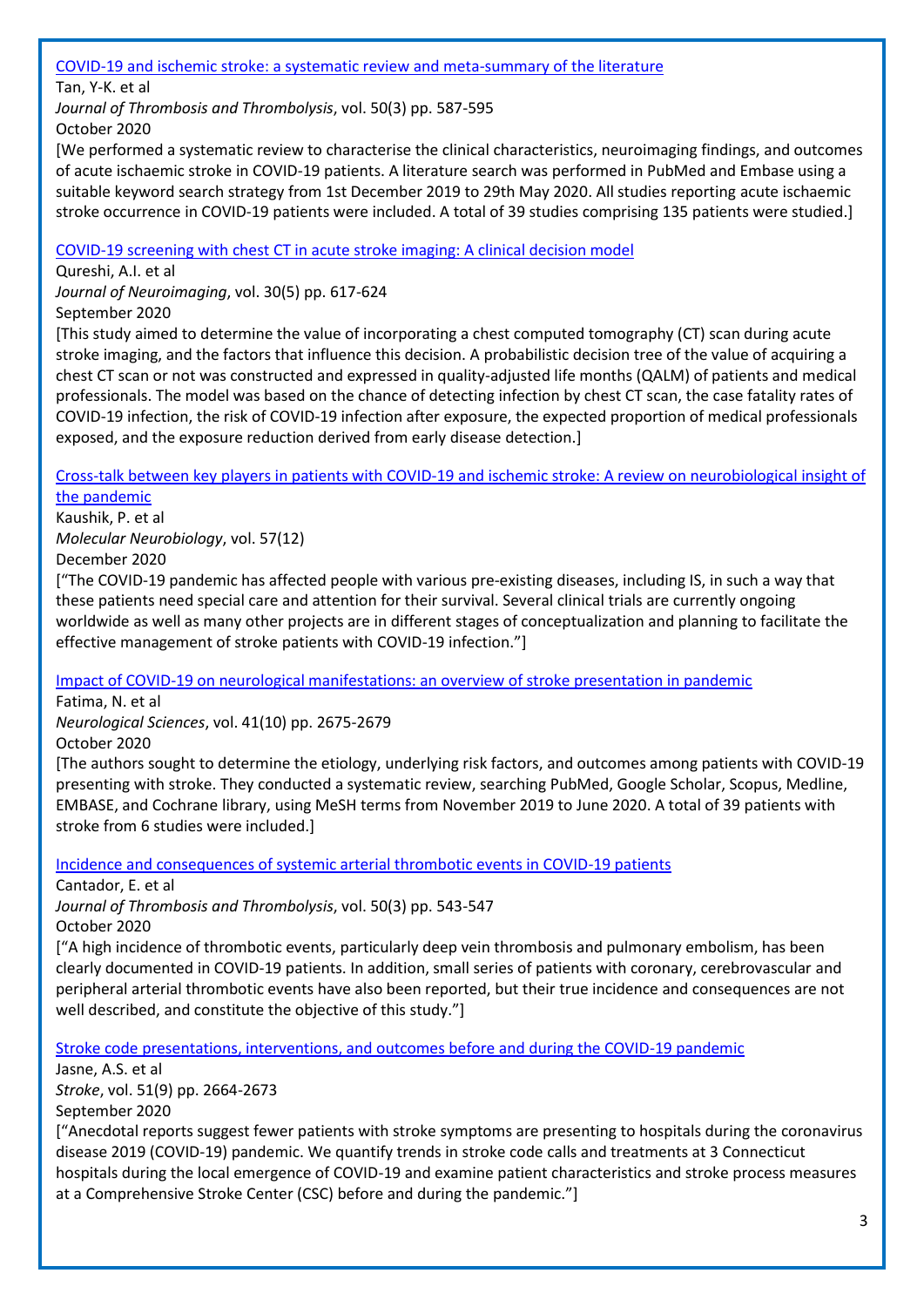#### <span id="page-3-0"></span>**Neuroscience & Neuroimaging**

[Neurologic and neuroimaging findings in patients with COVID-19: A retrospective multicentre study](https://n.neurology.org/content/95/13/e1868)

Kremer, S. et al *Neurology*, vol. 95(13) September 2020

[The aim of this retrospective multicentre study (11 hospitals in France) was to describe neuroimaging findings and to report the epidemiologic and clinical characteristics of patients with coronavirus disease 2019 (COVID-19) with neurologic manifestations. The study included 64 patients (43 male, 21 female) with confirmed COVID-19 and neurologic manifestations who underwent a brain MRI.]

[Neurological manifestations of COVID-19: available evidences and a new paradigm](https://link.springer.com/article/10.1007%2Fs13365-020-00895-4)

Khatoon, F. et al *Journal of Neurovirology*, vol. 26(5) pp. 619-630 October 2020

[The authors reviewed evidence of nervous system involvement and known neurological manifestations in COVID-19 infections caused by SARS-CoV-2. They prioritised the 332 human targets of SARS-CoV-2, according to association with brain-related disease, and identified 73 candidate genes. These 73 genes were prioritised according to their spatio-temporal expression in the different regions of brain and also through evolutionary intolerance analysis.]

# <span id="page-3-1"></span>**Rehabilitation**

[Association between phonation and the vowel quadrilateral in patients with stroke: A retrospective observational](http://europepmc.org/article/MED/32991418)  [study](http://europepmc.org/article/MED/32991418)

#### Park, E.J. et al

*Medicine*, vol. 99(39)

September 2020

[The purpose of this study was to assess the association between phonation abilities and the vowel quadrilateral in stroke patients with pronunciation and phonation disorders. The resonance frequency was measured for the four corner vowels to measure the vowel space area (VSA) and formant centralization ratio (FCR). Phonation ability was evaluated by the Dysphonia Severity Index (DSI) and maximal phonation time (MPT) through acoustic evaluation for each vowel. Pearsons correlation analysis was performed to confirm the association, and multiple linear regression analysis was performed between variables.]

[Motivational strategies for stroke rehabilitation: A Delphi Study](https://www.archives-pmr.org/article/S0003-9993(20)30418-4/fulltext)

Oyake, K. et al

*Archives of Physical Medicine & Rehabilitation*, vol. 101(11) pp. 1929-1936

November 2020

[The primary objective was to provide a list of effective motivational strategies based on consensus among rehabilitation experts (N=198), generated using the Delphi technique. Experts were physicians, physical therapists, occupational therapists, and speech-language-hearing therapists who had worked in stroke rehabilitation for at least five years. The secondary objective was to identify the types of information that are important when selecting motivational strategies.]

[Motor imagery for gait rehabilitation after stroke](https://www.cochranelibrary.com/cdsr/doi/10.1002/14651858.CD013019.pub2/full)

Silva, S. et al

*The Cochrane Database of Systematic Reviews* 2020, Issue 9. Art. No.: CD013019

September 2020

[The objective of this systematic review was to assess the treatment effects of motor imagery for enhancing ability to walk among people following stroke. The reviewers searched the Cochrane Stroke Group registry, CENTRAL, MEDLINE, Embase and seven other databases. They also searched trial registries and reference lists. The last searches were conducted in February 2020. RCTs using motor imagery alone or associated with action observation, or physical practice to improve gait in individuals after stroke, were selected. The critical outcome was the ability to walk, assessed using either a continuous variable (walking speed) or a dichotomous variable (dependence on personal assistance). Important outcomes included walking endurance, motor function, functional mobility, and adverse events.]